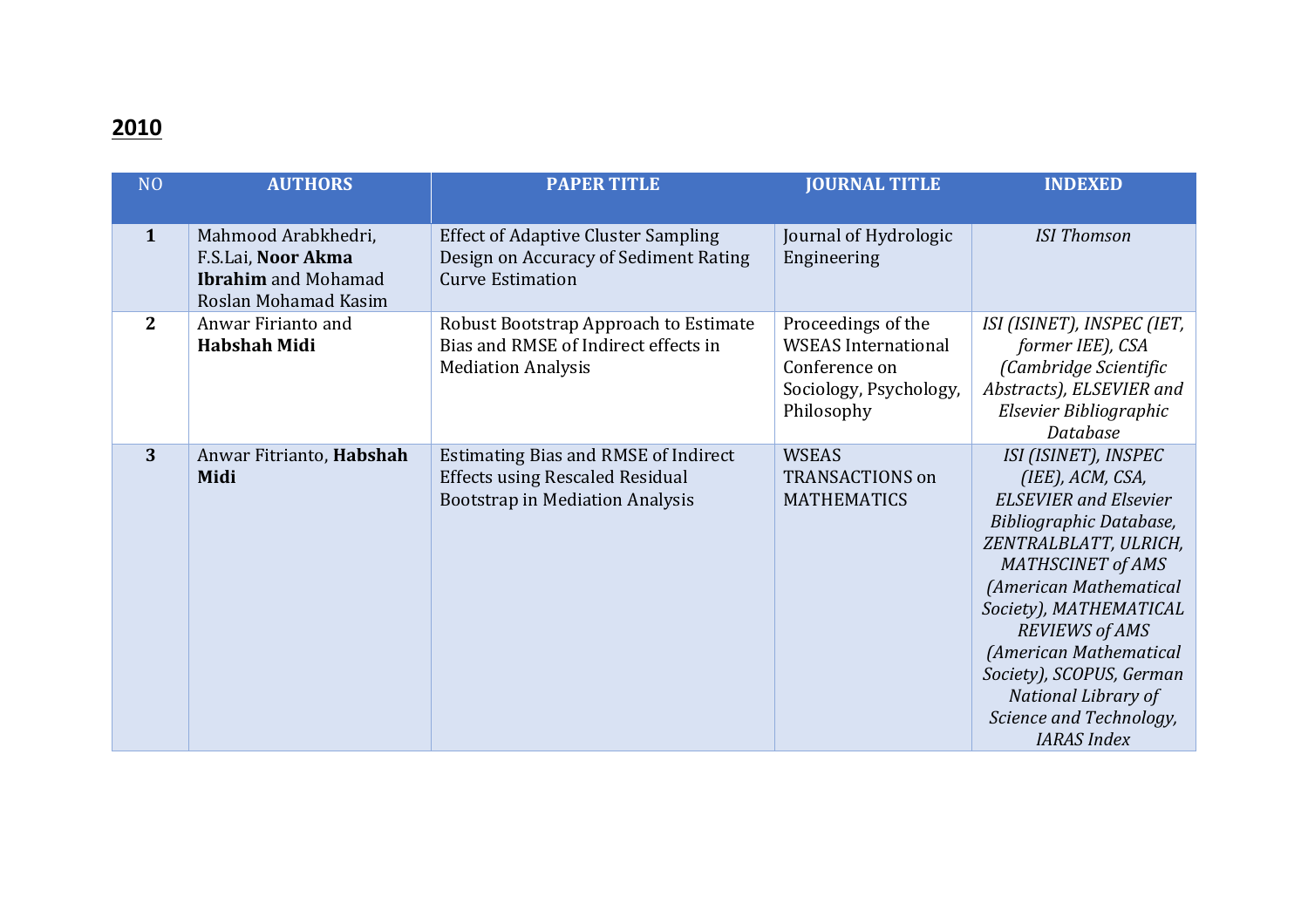| 4              | Habshah Midi, Sohel Rana, | <b>Binary Response Modeling and</b>  | <b>WSEAS</b>           | ISI (ISINET), INSPEC                               |
|----------------|---------------------------|--------------------------------------|------------------------|----------------------------------------------------|
|                | and S.K.Sarkar            | Validation of its Predictive Ability | <b>TRANSACTIONS on</b> | (IEE), ACM, CSA,                                   |
|                |                           |                                      | <b>MATHEMATICS</b>     | <b>ELSEVIER</b> and Elsevier                       |
|                |                           |                                      |                        | Bibliographic Database,                            |
|                |                           |                                      |                        | ZENTRALBLATT, ULRICH,                              |
|                |                           |                                      |                        | <b>MATHSCINET of AMS</b>                           |
|                |                           |                                      |                        | (American Mathematical                             |
|                |                           |                                      |                        | Society), MATHEMATICAL<br><b>REVIEWS of AMS</b>    |
|                |                           |                                      |                        | (American Mathematical                             |
|                |                           |                                      |                        | Society), SCOPUS, German                           |
|                |                           |                                      |                        | National Library of                                |
|                |                           |                                      |                        | Science and Technology,                            |
|                |                           |                                      |                        | <b>IARAS</b> Index                                 |
|                |                           |                                      |                        |                                                    |
| $5\phantom{1}$ | Ng Kooi Huat, Habshah     | Robust Individuals Control Chart for | <b>WSEAS</b>           | ISI (ISINET), INSPEC                               |
|                | Midi                      | <b>Change Point Model</b>            | <b>TRANSACTIONS on</b> | (IEE), ACM, CSA,                                   |
|                |                           |                                      | <b>MATHEMATICS</b>     | <b>ELSEVIER</b> and Elsevier                       |
|                |                           |                                      |                        | Bibliographic Database,                            |
|                |                           |                                      |                        | ZENTRALBLATT, ULRICH,                              |
|                |                           |                                      |                        | <b>MATHSCINET of AMS</b>                           |
|                |                           |                                      |                        | (American Mathematical                             |
|                |                           |                                      |                        | Society), MATHEMATICAL                             |
|                |                           |                                      |                        | <b>REVIEWS of AMS</b>                              |
|                |                           |                                      |                        | (American Mathematical<br>Society), SCOPUS, German |
|                |                           |                                      |                        | National Library of                                |
|                |                           |                                      |                        | Science and Technology,                            |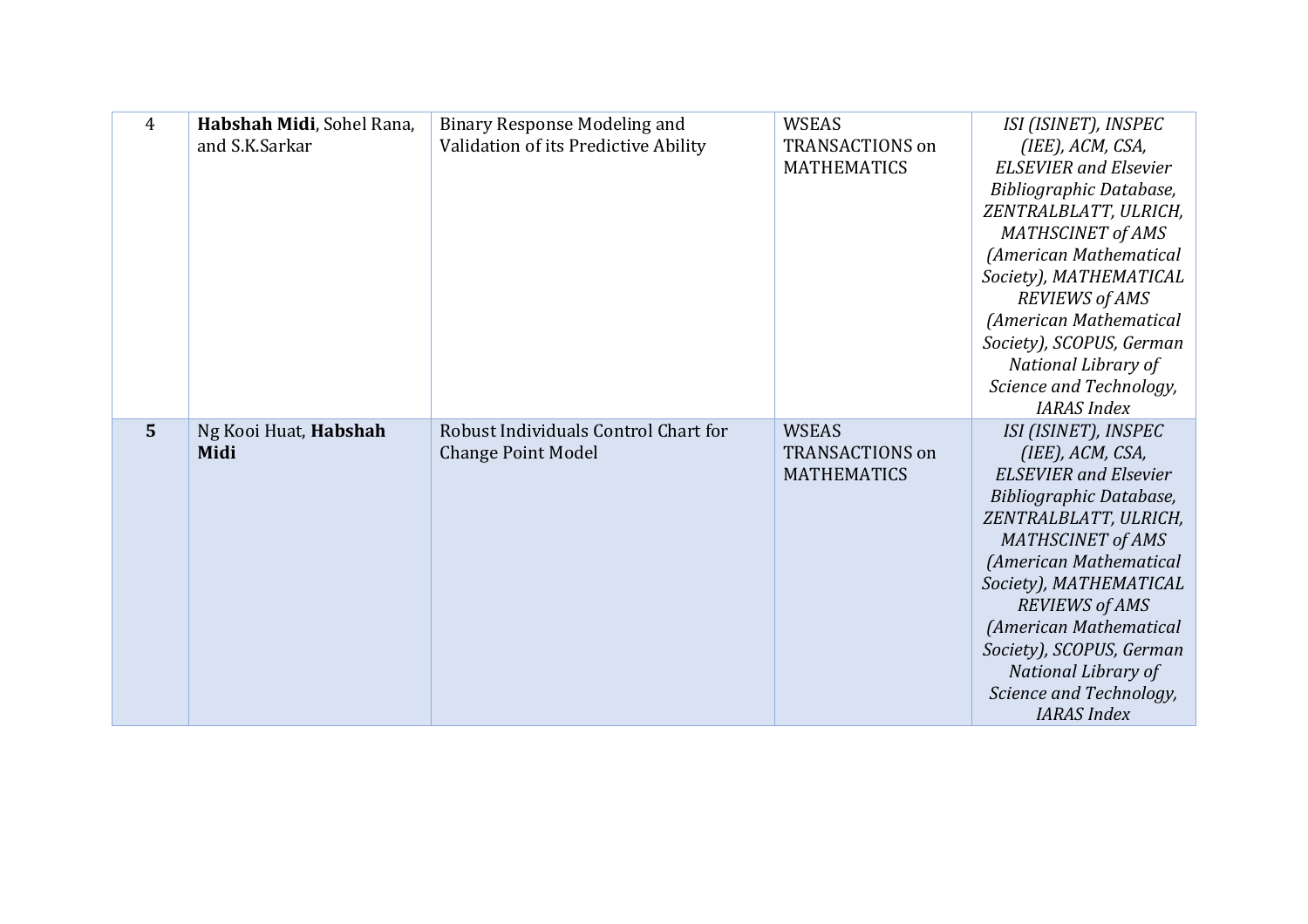| 6              | Najmeh MalekMohammadi,<br>Azmi B.Jaafar and Mansor<br>Monsi      | Setting Targets with Interval Data<br>Envelopment Analysis Models via Wang<br>Method                                                                     | Sains Malaysiana                                                       | <b>ISI Thomson Reuters</b><br>(Science Citation Index<br>Expanded/SciSearch®,<br>Journal Citation<br>Reports/Science Edition),<br>SCOPUS, Chemical<br>Abstracts, Google Scholar,<br>MyAIS, Zentralblatt MATH<br>and Zoological Records |
|----------------|------------------------------------------------------------------|----------------------------------------------------------------------------------------------------------------------------------------------------------|------------------------------------------------------------------------|----------------------------------------------------------------------------------------------------------------------------------------------------------------------------------------------------------------------------------------|
| $\overline{7}$ | Amin Shokripour,<br><b>Mohamed Othman and</b><br>Hamidah Ibrahim | A New Algorithm for Divisible Load<br>Scheduling with Different Processor<br><b>Available Times</b>                                                      | ACIIDS 2010                                                            | ISI, SCI and in<br>International Journal of<br>Intelligent Information<br>and Database Systems<br>(indexed by El, Scopus,<br>Inspec, DBLP), Springer                                                                                   |
| 8              | S.P.M.Isa, N.M.Arifin,<br>R.Nzar, M.N.Saad                       | <b>Effect of Non-Uniform Temperature</b><br>Gradient and Magnetic Field on Onset of<br>Marangoni Convection Heated from<br>Below by a Constant heat Flux | <b>Applied Mathematics</b><br>and Mechanics                            | ISI Thomsons, Scopus,<br>Elsevier                                                                                                                                                                                                      |
| 9              | F.M.Ali, R.Nazar, N.M.arifin<br>and I.Pop                        | <b>Unsteady Shrinking Sheet with Mass</b><br>Transfer in a Rotating Fluid                                                                                | <b>International Journal</b><br>for Numerical<br>Methods in Fluids     | <b>ISI Thomsons, Scopus,</b><br>Elsevier                                                                                                                                                                                               |
| 10             | F.M.Ali, R.Nazar, N.M.Arifin,<br>A.Ishak, I.Pop                  | Unsteady flow across a stretching<br>surface                                                                                                             | International<br>Communications in<br><b>Heat and Mass</b><br>Transfer | ISI Thomsons, Scopus,<br>Elsevier                                                                                                                                                                                                      |
| 11             | Norfifah Bachok and<br><b>Norihan Md. Arifin</b>                 | Feedback Control of The Marangoni-<br>Benard Convection in a Horizontal Fluid<br>Layer with Internal Heat Generation                                     | <b>Microgravity Science</b><br>and Technology                          | ISI Thomsons, Scopus,<br>Elsevier, Springer                                                                                                                                                                                            |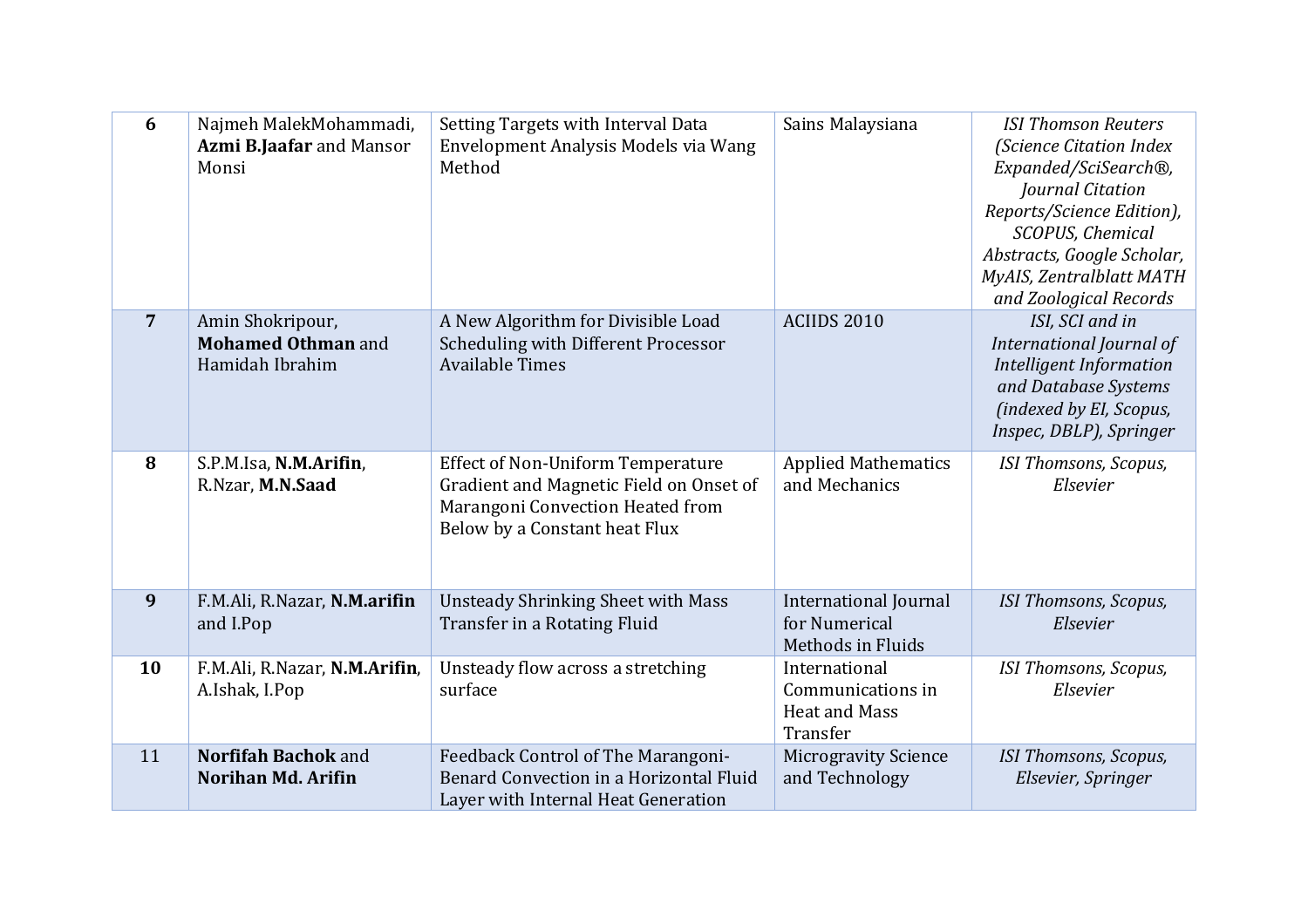| 12 | Z.K. Eshkuvatov, N.M.A.<br>Nik Long, M. Abdulkawi                            | Numerical Evaluation for Cauchy Type<br>Singular Integrals on The Interval                                           | Journal of<br>Computational and<br><b>Applied Mathematics</b> | <b>ISI Thomson Reuters,</b><br><b>SCOPUS, Elsevier</b>                                                                                                                                                                                                                                                                                                                                                                                                                                                                                                                                                               |
|----|------------------------------------------------------------------------------|----------------------------------------------------------------------------------------------------------------------|---------------------------------------------------------------|----------------------------------------------------------------------------------------------------------------------------------------------------------------------------------------------------------------------------------------------------------------------------------------------------------------------------------------------------------------------------------------------------------------------------------------------------------------------------------------------------------------------------------------------------------------------------------------------------------------------|
| 13 | Kamariah Abu Bakar,<br>Ahmad Fauzi Mohd Ayub,<br><b>Rohani Ahmad Tarmizi</b> | Exploring the Effectiveness of Using<br>GeoGebra and e-Transformation in<br><b>Teaching and Learning Mathematics</b> | <b>Advanced Educational</b><br>Technologies                   | ISI (ISINET), INSPEC (IET,<br>former IEE), CSA<br>(Cambridge Scientific<br>Abstracts), ELSEVIER and<br>Elsevier Bibliographic<br>Database,<br>ZENTRALBLATT, ULRICH,<br><b>MATHSCINET of AMS</b><br>(American Mathematical<br>Society), MATHEMATICAL<br><b>REVIEWS of AMS</b><br>(American Mathematical<br>Society), Directory of<br>Published Proceedings,<br><b>Computer Science</b><br>Bibliography<br>Administrator, American<br><b>Chemical Society and its</b><br><b>Index: Chemical Abstracts</b><br>Service, European Library<br>in Paris (France), DEST<br>Database (Australia),<br>Engineering Information, |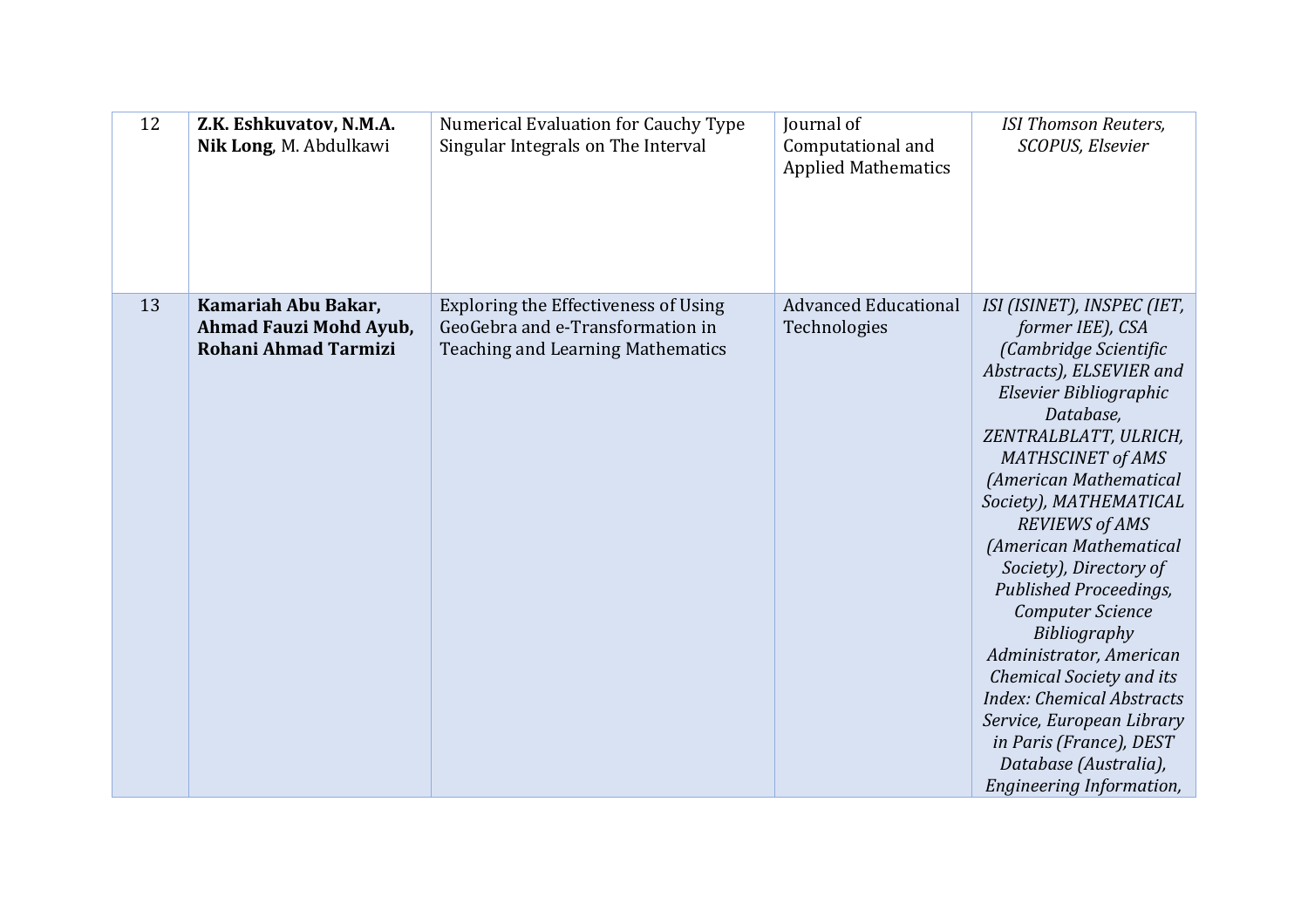|    |                                                                          |                                                                                                                                               |                                                                                  | SCOPUS, EBSCO, EMBASE,<br>Compendex (CPX),<br>GEOBASE, BIOBASE,<br><b>BIOTECHNOBASE,</b><br>FLUIDEX, OceanBase,<br><b>BEILSTEIN Abstracts,</b><br>World Textiles, MEDLINE,<br><b>British Library, National</b><br>Library of Greece, German<br>National Library of<br>Science and Technology,<br><b>IARAS</b> Index |
|----|--------------------------------------------------------------------------|-----------------------------------------------------------------------------------------------------------------------------------------------|----------------------------------------------------------------------------------|---------------------------------------------------------------------------------------------------------------------------------------------------------------------------------------------------------------------------------------------------------------------------------------------------------------------|
| 14 | Wah June Leong, Malik<br><b>Abu Hassan and</b><br><b>Mahboubeh Farid</b> | A Monotone Gradient Method via Weak<br>Secant Equation for Unconstrained<br>Optimization                                                      | Taiwanese Journal of<br>Mathematics                                              | <b>ISI Thomson</b>                                                                                                                                                                                                                                                                                                  |
| 15 | Z.K. Eshkuvatov, Anvarjon<br>Ahmedov, N.M.A. Nik Long,<br>O. Shafiq      | Approximate solution of the system of<br>nonlinear integral equation by Newton-<br>Kantorovich method                                         | <b>Applied Mathematics</b><br>and Computation                                    | Scopus, ISI Thomson                                                                                                                                                                                                                                                                                                 |
| 16 | Hassan Amirhashchi,<br>Hishamuddin Zainuddin                             | Magnetized Bianchi Type III Massive<br>String Cosmological Models in General<br>Relativity                                                    | International Journal<br>of Theoretical Physics                                  | Scopus, ISI Thomson                                                                                                                                                                                                                                                                                                 |
| 17 | S.P. Toh, Hishamuddin<br><b>Zainuddin</b>                                | Kochen-Specker Theorem for a Three-<br>Qubit System: A State-Dependent Proof<br>with Seventeen Rays                                           | Physics Letters A                                                                | Scopus, ISI Thomson                                                                                                                                                                                                                                                                                                 |
| 18 | <b>Nor Asilah Wati Abdul</b><br><b>Hamid</b> and Paul<br>Coddington      | <b>Comparison of MPI Benchmark</b><br>Programs on Shared Memory and<br>Distributed Memory Machines (Point-to-<br><b>Point Communication</b> ) | <b>International Journal</b><br>of High Performance<br>Computing<br>Applications | <b>ISI Thomson</b>                                                                                                                                                                                                                                                                                                  |